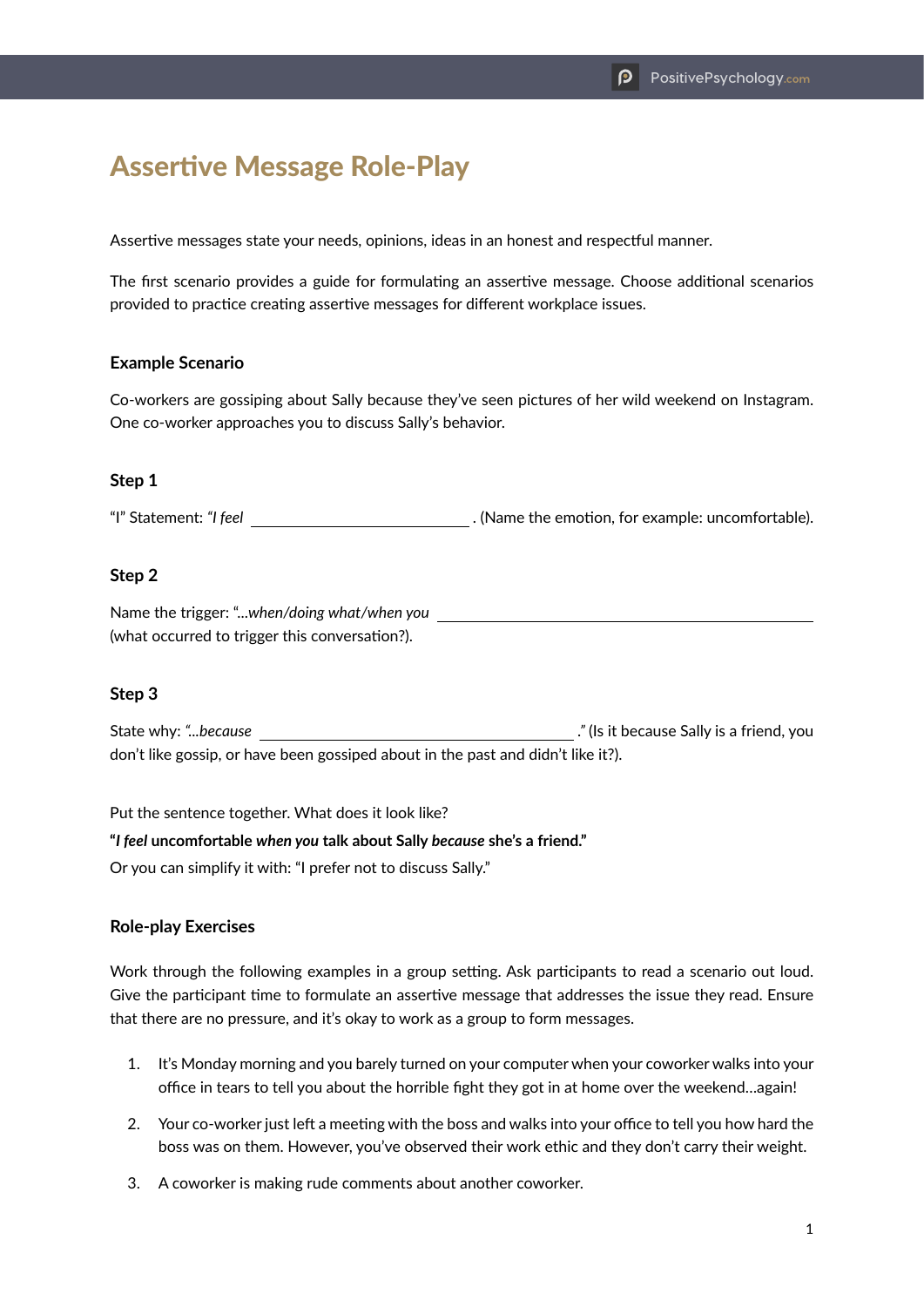- 4. Your new office mate wants the prime spot in the office.
- 5. Someone in the office comes to you and wants to gossip about a friend of yours.
- 6. You have decided to go out to lunch with a coworker. They took the liberty of choosing the restaurant and proceeded to talk about themselves through the whole lunch. After lunch they invite you to join them for lunch tomorrow.
- 7. You've been promoted and your coworker hasn't acknowledged your hard work instead stating that "Anyone can get THAT job."
- 8. Your coworker won't return your calls.
- 9. Your coworker has been overly nice to you throughout the last week. Now they're asking you to cover for them which includes lying to your boss.
- 10. You're feeling anxious because of an upcoming meeting and your coworker wants to chat about his own problems.
- 11. You're trying to get some work done and your co-worker wants to tell you why they are so upset... again!
- 12. You just received a new assignment that you're very excited about. Your coworker proceeds to tell you about the last person who had the position and how poorly it worked out for them.
- 13. Your new boss starts work on Monday. Your coworker wants to tell you the horrible things they've heard about the boss.
- 14. You have just gotten a prime assignment in your office. Your coworker is asking you to trade. You're hesitant to say "no" because in the past they have ostracized people when they haven't gotten their way.
- 15. Your coworker is complaining about the workload and how horrible the upcoming restructuring is going to be. You don't mind the workload and are trying to be optimistic about the restructuring.
- 16. Your coworker is angry with you because you didn't complete what was originally their work! Meanwhile they are spending a lot of time on personal phone calls.
- 17. A coworker is taking personal phone calls in your area and talking about very personal issues you prefer not to hear.
- 18. Two coworkers are in a dispute. One of them is trying to get you on her side. You prefer to remain neutral.
- 19. You've been asked to take on a project you don't have time to complete.
- 20. Your coworkers go out after work every Friday night and attempt to persuade you to come along. However, you're not interested.
- 21. Your coworker made a comment you find inappropriate.
- 22. You're happy to help your coworkers out, however, one particular coworker has just asked for your help (again) and you feel they are not carrying their share of the workload.